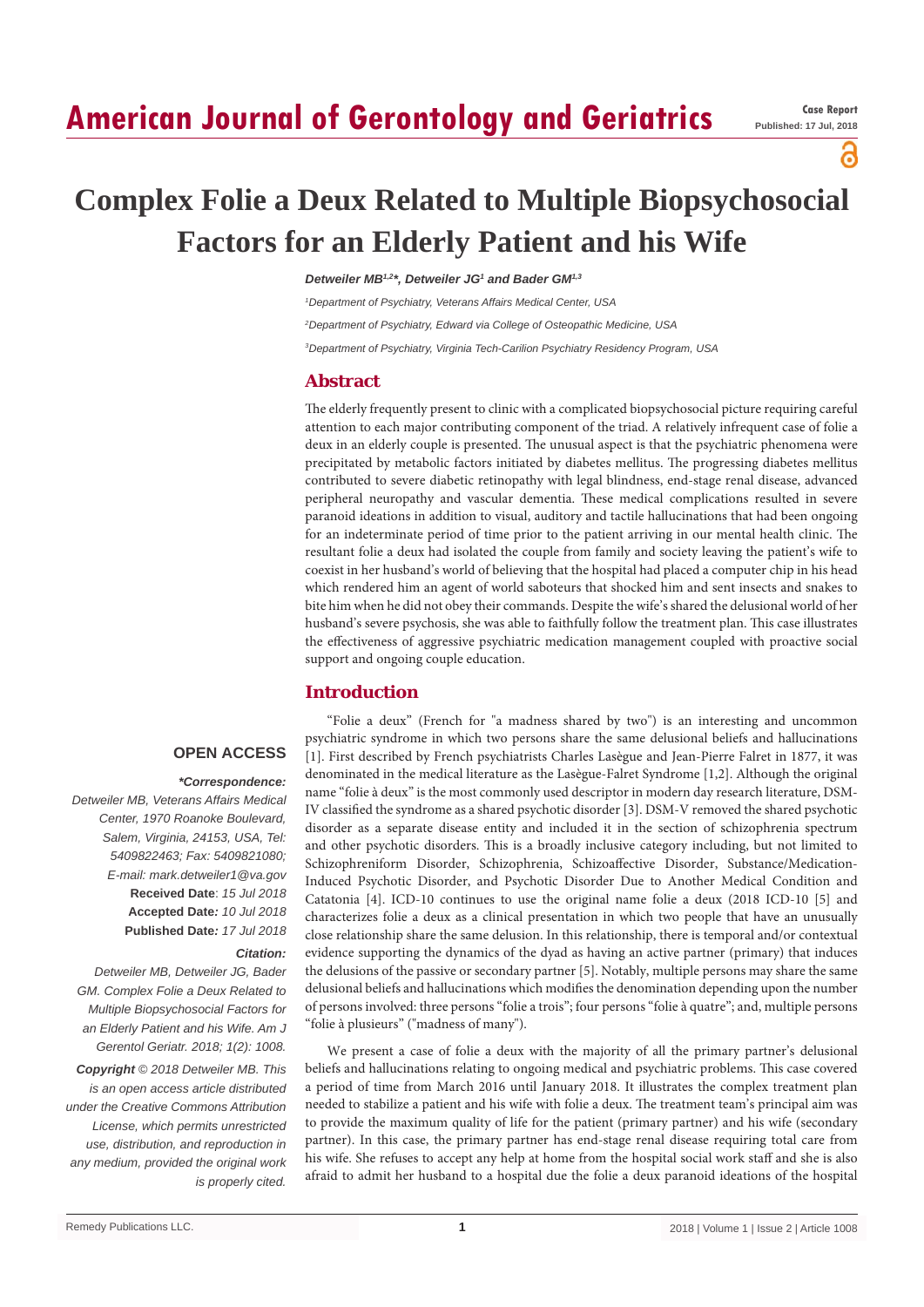# **Table 1:** Progression of veteran's psychotic symptoms with medications.

| Week                               | <b>Psychotic Symptoms</b>                                                                                                                                                                                                                                                                                                          | <b>Psychiatric Medications</b>                                                                                                                                                                                                                    |
|------------------------------------|------------------------------------------------------------------------------------------------------------------------------------------------------------------------------------------------------------------------------------------------------------------------------------------------------------------------------------|---------------------------------------------------------------------------------------------------------------------------------------------------------------------------------------------------------------------------------------------------|
| 1. wearing large<br>bacterial mask | Visual hallucinations: There are snakes everywhere.<br>Visual hallucinations: I see devils on the road and dinosaurs and snakes<br>when we are driving to the hospital.<br>Tactile hallucination: Wires are on my arms, legs and chest that shock<br>me all day.<br>Paranoia: The hospital surgeons planted a microchip in my head | Start quetiapine 100 mg twice a day; increase trazodone to 200 mg<br>ghs; continue dialysis 3 times a week.                                                                                                                                       |
|                                    | Thought control: a group of global saboteurs are controlling me through<br>the microchip.<br>Bazaar ideations/paranoia visual hallucination: His tormentors have                                                                                                                                                                   |                                                                                                                                                                                                                                                   |
|                                    | AK-47s pointed at his head and they will shoot him if he says or does<br>something they do not want;<br>Paranoia: Global saboteurs are going to shoot me and end the world.<br>Bazaar ideations: His eyes have been replaced with eyes from his<br>tormentors that control what he sees.                                           |                                                                                                                                                                                                                                                   |
|                                    | Paranoia/tactile hallucination: when I make a mistake they shock me<br>through wires and ribbons.                                                                                                                                                                                                                                  |                                                                                                                                                                                                                                                   |
| 2. wearing large<br>bacterial mask | Tactile hallucination: One of my legs is more swollen than the other (he<br>pulls up his pants leg for examination).<br>Paranoia/tactile hallucination: they still give me electric shocks in my legs<br>when I say something they don't like.                                                                                     | Increase quetiapine: 100 mg qam and 200 mg qhs for psychosis<br>and mood stabilization); continue trazodone 200 mg daily at<br>bedtime; continue dialysis 3 times a week.                                                                         |
| 3. wearing large<br>bacterial mask | Visual hallucinations/bizarre ideation: I have to get rid of them<br>(controllers) as they fill up my room with rocks which have names on                                                                                                                                                                                          |                                                                                                                                                                                                                                                   |
|                                    | them.<br>Delusion: They ask me to name the rocks in my bed, but I can't see them<br>with my eyes.                                                                                                                                                                                                                                  | Add: haloperidol 2 mg twice a day for visual hallucinations,<br>paranoia and decreased sedation; Increase quetiapine to 200 mg<br>every morning and 400 mg daily at bedtime for psychosis; dialysis<br>3 times a week.                            |
|                                    | Tactile hallucination: they (controllers) are sticking needles into my feet,<br>legs and hands.                                                                                                                                                                                                                                    |                                                                                                                                                                                                                                                   |
|                                    | Visual hallucination: These men (tormentors) come out of my body (lower<br>legs) and get big (expand). They look like babies and they are pulled off<br>my body. Then a large scoop comes and scoops them up and puts them<br>on an escalator.                                                                                     |                                                                                                                                                                                                                                                   |
|                                    | Visual hallucination: People with leprosy are coming into my house to use<br>the bathrooms.                                                                                                                                                                                                                                        | change quetiapine to 600mg qhs for psychosis and mood<br>stabilization; increase haloperidol 4 mg bid for increased<br>antipsychotic effect without additional sedation; consult to dermal<br>wound for diabetic ulcers; dialysis 3 times a week. |
|                                    | Visual hallucination: I can see your (examiner's) face changing in shape<br>while I am looking at you.                                                                                                                                                                                                                             |                                                                                                                                                                                                                                                   |
| 4                                  | Visual hallucination: People with AK-47s sometimes have pop guns with<br>corks coming out on strings.                                                                                                                                                                                                                              |                                                                                                                                                                                                                                                   |
|                                    | Visual hallucination: I see dialysis bags in containers in the (clinic) room.<br>Visual hallucination: I see square boxes in my eye when I use a mirror.<br>Visual hallucination: I see angels singing in the sky outside my house and<br>in my room.                                                                              |                                                                                                                                                                                                                                                   |
|                                    | Visual hallucination: dogs are hanging over the bathtub facets. The get<br>sucked down the drain and then come out again and are upset.                                                                                                                                                                                            |                                                                                                                                                                                                                                                   |
|                                    | Visual hallucination: I see heads floating around me without any bodies<br>and they are covered with hoods.                                                                                                                                                                                                                        |                                                                                                                                                                                                                                                   |
| 5. No mask                         | Visual hallucination: All the heads have knives and swords.<br>Paranoid tactile hallucination: They (controllers) are shocking me with<br>electric wires coming from their heads.                                                                                                                                                  | Continue quetiapine 600 mg at night; increase haloperidol to 7.5 mg<br>twice a day; continue dermal wound care; dialysis 3 times a week.                                                                                                          |
|                                    | Paranoid ego-syntonic delusion: the controllers are using this computer<br>(chip) to try to make me believe what they want me to believe, but I won't.                                                                                                                                                                             |                                                                                                                                                                                                                                                   |
| 6. no mask                         | Ego-syntonic delusion: The controllers are using this computer chip<br>(pointing to his posterior head) to try to make me believe what they want<br>to believe; but I won't.<br>Delusion: I can't hear my wife talk.                                                                                                               | Continue quetiapine 600 mg at night; continue haloperidol to 7.5 mg<br>twice a day; start bupropion 100 mg SA; dialysis 3 times a week.                                                                                                           |
|                                    | Paranoid Delusion: The chip is still in my head to experiment.<br>Paranoid delusion: The computer chip is still in my head.                                                                                                                                                                                                        |                                                                                                                                                                                                                                                   |
| 7                                  | Paranoid delusion: Why are my eyes so bad? They (controllers) are still<br>controlling my eyes.                                                                                                                                                                                                                                    | Stop quetiapine 600 mg at night; start olanzapine 10 mg bid<br>for psychosis; continue haloperidol to 7.5 mg twice a day; stop<br>10 days and then increase to 50 mg for anxiety and depression:                                                  |
|                                    | Paranoid tactile delusion: they (controllers) sting my legs to keep me from bupropion 100 mg SA; start sertraline 25 mg in the morning for<br>going asleep at night.<br>Paranoid delusion: These persons get on top of me and I can't push them dialysis 3 times a week.                                                           |                                                                                                                                                                                                                                                   |
| 8                                  | off because they are not there.<br>Ego-syntonic visual/auditory hallucinations: There are always people                                                                                                                                                                                                                            | Continue olanzapine 10 mg bid for psychosis; continue haloperidol<br>to 7.5 mg twice a day; continue sertraline 50 mg for anxiety and<br>depression: dialysis 3 times a week.                                                                     |
|                                    | around me. They talk among themselves and smile, but they never talk to<br>me. They don't bother me. They don't worry me.<br>Ego-syntonic delusion: I have little boxes in my eyes with screens that                                                                                                                               |                                                                                                                                                                                                                                                   |
|                                    | allow me to see. The doctors cannot see the little boxes when they look<br>in the eyes. Nobody can see these little boxes except me.                                                                                                                                                                                               |                                                                                                                                                                                                                                                   |
|                                    | Ego-syntonic delusion: The computer chip is helping me see and track<br>everybody around me.                                                                                                                                                                                                                                       |                                                                                                                                                                                                                                                   |
|                                    | Ego-syntonic delusion: The computer chip is still in my head but it is no<br>longer in control, I am in control.                                                                                                                                                                                                                   |                                                                                                                                                                                                                                                   |
|                                    | Paranoid tactile delusion: They (controllers) sometimes shock my feet<br>and lower legs at different times during the day even if I have socks and<br>shoes on.                                                                                                                                                                    |                                                                                                                                                                                                                                                   |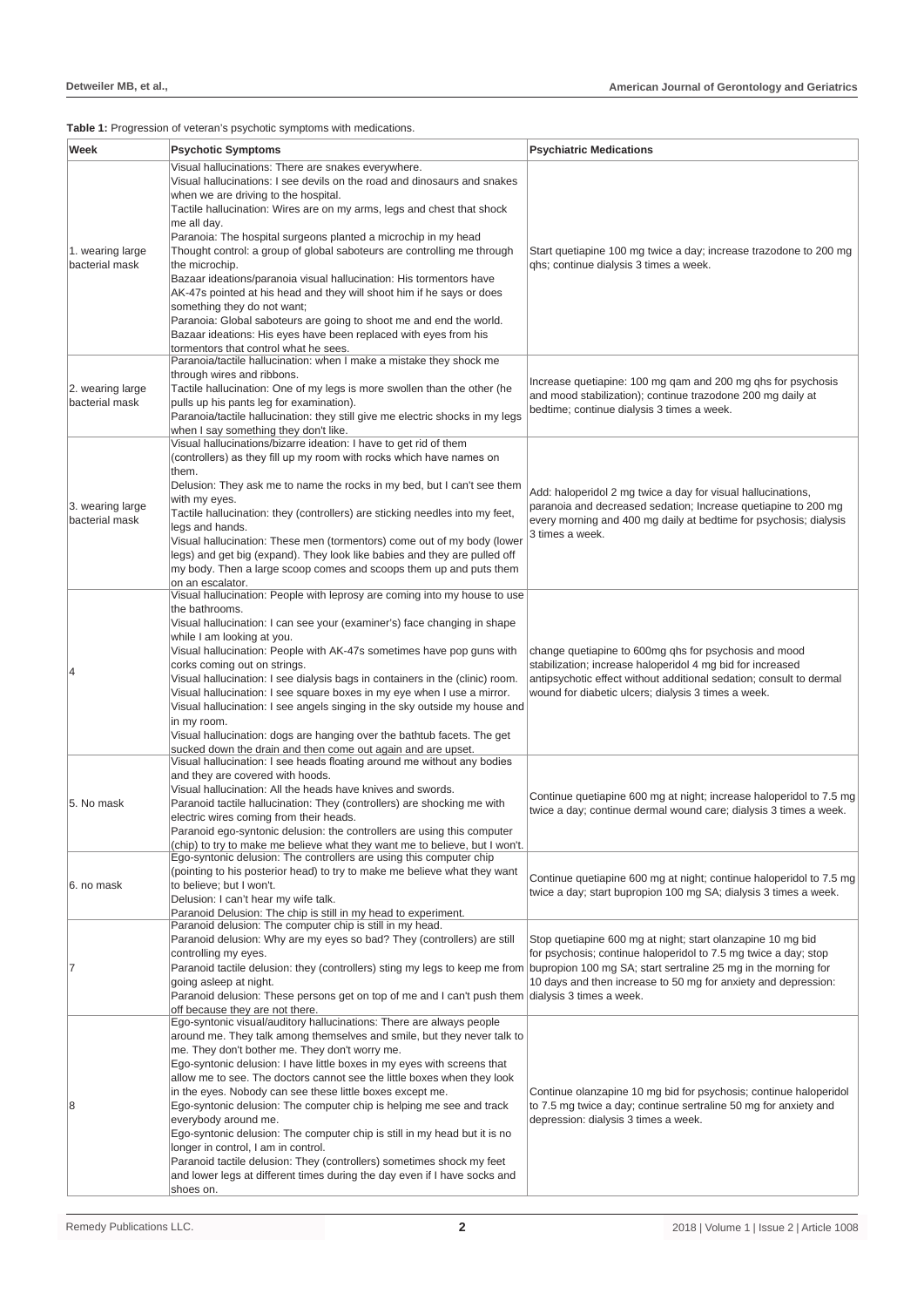doctors experimenting on her husband. In this case, we describe the interventions needed to reduce the stress for the patient and his wife in addition to minimizing the psychotic and depressive symptoms of the primary partner.

# **Case Presentation**

# **Visit 1 2016**

A 70-year-old, married male returned to the mental health clinic with a history of noncombat PTSD and vascular dementia accompanied by the recent onset of visual hallucinations. The patient had been seen in the mental health clinic by a multitude of providers for several decades. During this time, he would not return to his appointments for several years at a time. His last follow up appointment prior to entering our clinic was four months earlier by another provider who had noted behavioral disturbances and visual hallucinations of snakes. At that time, both the patient and his wife were observed wearing large bacterial masks which obscured their faces except for their eyes. Clinic notes indicated that the patient's most recent psychiatrist had never seen the full faces of either the patient or his wife. The patient was also wearing dark glasses due to his diabetic retinopathy.

Within minutes of entering the office, the patient began dramatically and angrily describing his reality, that his mind had been captured and controlled by a global network of human saboteurs who were controlling him through a computer chip placed in his head by the hospital staff during a past medical/surgical admission. He said "they have taken control of my eyes and are shocking me through wires attached to the legs, chest, and arms". He stated, "I am at war all day and they will kill me with an AK 47 (assault rifle) if I don't do what they want, but I am not afraid. I will take their best shot" (Table 1).

The patient's wife reiterated that her husband's hospital medical/ surgical staff had placed a microchip in his head. She pointed to a spot on the patient's right occipital skull where there was a small square area with less hair; however, there were no scars or signs of surgery. The patient's wife was interviewed separately from the patient as she was reluctant to speak about him in his presence due to her fear of worsening his symptoms. She spoke in a very low voice even though the patient was in another room. She described all the hallucinations the patient was experiencing and repeated his description of his paranoid delusions of persons using him to help destabilize the world. She did not doubt that all of his perceptions were real (Table 2).

The patient had a very complicated medical history with multiple ongoing problems: diabetes mellitus type II; glomerular nephritis; vascular dementia; history of transient ischemic attacks; anemia; end-stage renal disease; diabetic macular degeneration; history of thrombectomy of arteriovenous fistulas; hypertension; hyperlipidemia; status post kidney transplantation (renal allograft: cadaveric kidney transplant recipient in 1992); migraine headaches; erectile dysfunction; obstructive sleep apnea; history of pulmonary embolism; history of clear cell kidney carcinoma; chronic posttraumatic stress disorder; history of congestive heart failure; senile cataracts; legal blindness; peripheral neuropathy; obstructive sleep apnea; thyroid nodule; secondary hyperparathyroidism; obesity; and prostate hypertrophy. Laboratory values were predominantly stable aside from those related to his end-stage renal disease: glucose 108; BUN 55.0 (elevated); creatinine 10.5 (elevated); eGFR 6 (severely low); sodium 135 (low); potassium 4.7; chloride 94 (low); CO2 30.3; anion gap 11.0; calcium 8.7; magnesium 2.3; protein 8.8 (elevated); albumin 3.6; alkaline phosphatase 293 (elevated); ALT 12; AST 18; total bilirubin 0.8; concentrated bilirubin 0.1.

The head CT without contrast showed parenchymal involutional changes more prominent in the frontal lobes, remote left periventricular infarct extending to the Sylvain Fissure, ex vacuo dilatation of the left lateral ventricle and dense bilateral arteriosclerotic vascular disease of the internal carotid arteries. Noninvasive carotid artery imaging showed mild atherosclerotic disease in the bilateral internal carotid arteries with approximately 40 to 69 percent stenosis in the left side without significant stenosis on the right side. A past tumor PET scan (2014) revealed polycystic kidneys with end-stage renal disease and a rejected renal transplant in the right lower quadrant with clinically established renal cell carcinoma.

The patient had been scheduled for a neurocognitive workup in 2006 as he was having problems with depression, difficulties with concentration, focus, attentiveness, memory and word-finding. These problems were reported to have been ongoing for 2-3 years. The results revealed that the patient's memory scores were in the 4<sup>th</sup> percentile, fluency was in the 8th percentile indicating borderline functioning in this area and executive function was in the mildly impaired range. The Clinical Dementia Scale revealed mild dementia. The presence of visual hallucinations and depression were noted to have been present for approximately one year. It was hypothesized that the cognitive decline was due to multiple causes including toxicity from his end-stage renal disease, deteriorating vision and other comorbid medical problems. The patient's psychiatric history included noncombat related PTSD with flashbacks, irritability, anxiety, paranoia, hyperstartle response, sexual dysfunction, social anxiety disorder and depression. He denied suicidal and homicidal ideations, plan or intent. His two principal complaints were depression and sleeping difficulties which had been treated for approximately a decade. In 1998 he was using propranolol 20 mg a day for social phobia and anxiety for when he spoke in front of a large audience. Past psychiatric medications included paroxetine, venlafaxine and trazodone.

The patient's social history revealed that after being discharged from the Army, he studied engineering for three years and eventually worked at a tire factory for over 20 years. He was having renal failure and had to be started on dialysis. This treatment caused him to end his employment. He was placed on a kidney transplant wait list and he started studying to become a minister. His kidney transplant surgery had poor results and he had to continue on dialysis. He was dynamically involved in his own church and he had an active community life. As early as 1998, the patient began experiencing progressive problems with public speaking anxiety when delivering his sermons. By 2005 the patient's diabetic retinopathy had worsened to the point where he could no longer write or read his sermons. This was the prodrome of his decline in physical and cognitive capabilities, leading him to retire from his ministry in 2006 due to his medical limitations. The patient's family history was relatively noncontributory other than one son developed kidney failure in the 1990s. The patient denied a history of drugs, tobacco and alcohol use. He drank one to 2 cups of coffee a day.

The mental status examination revealed a well-dressed gentleman, sitting in his wheelchair with good grooming and hygiene, wearing a large bacterial mask and dark glasses. He was initially exceedingly guarded and did not want to say anything about what he perceived during his days and nights. His wife looked away at the far wall of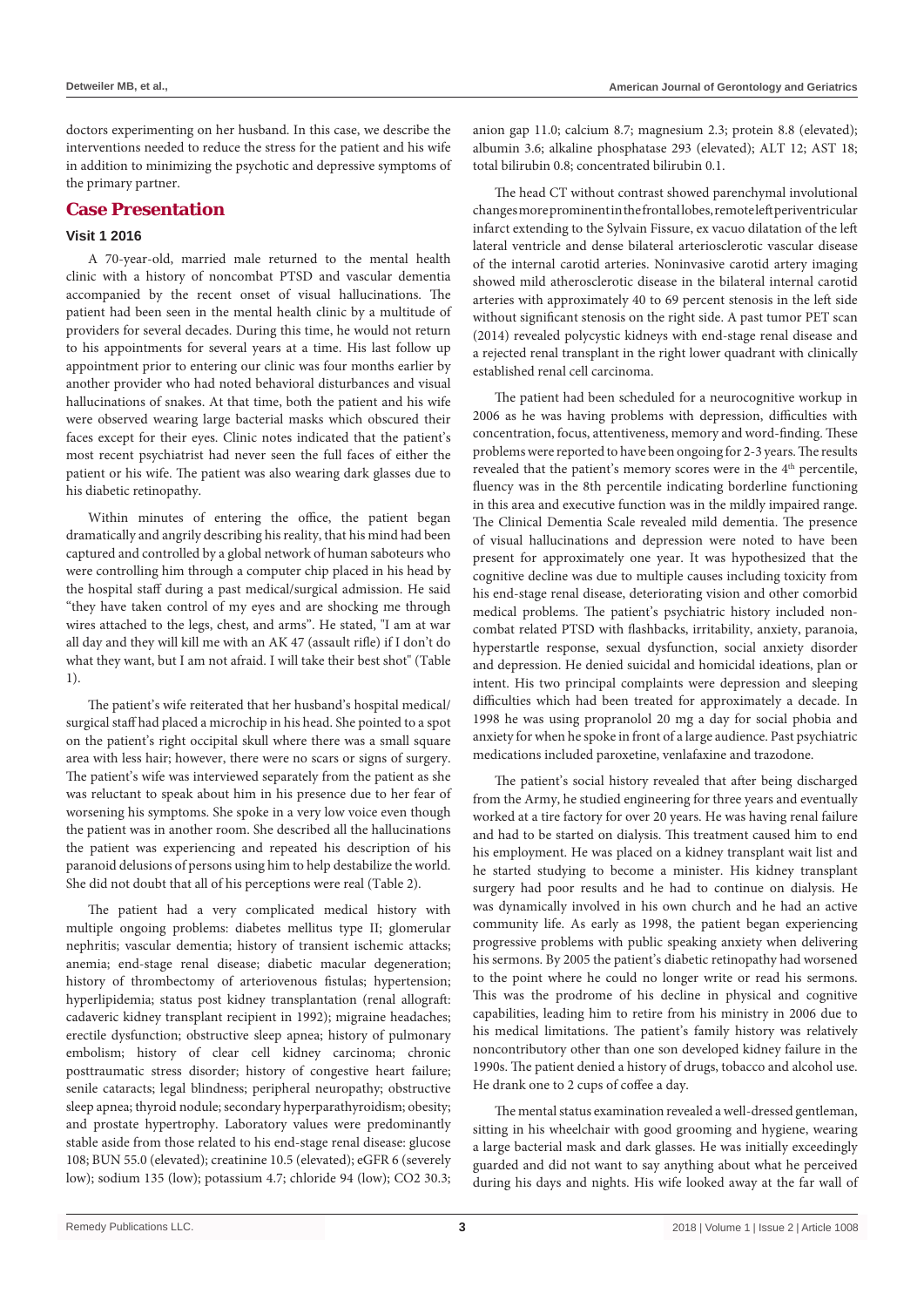#### **Table 2:** Wife's shared folie a deux delusions.

| Week                            | <b>Shared Delusions</b>                                                                                                                |  |
|---------------------------------|----------------------------------------------------------------------------------------------------------------------------------------|--|
|                                 | Paranoia: Wearing large bacterial face mask to avoid infection from the mental health center staff.                                    |  |
|                                 | 1. Wearing large bacterial face Paranoia: The hospital surgical/medical staffs placed a microchip (right occipital area) in his head.  |  |
| mask                            | Paranoia: Fear that talking about her husband's symptoms would make his suffering worse.                                               |  |
|                                 | Visual hallucination: Can you see where they placed it (pointing to her husband's right occipital skull area)?                         |  |
|                                 | Paranoia: the hospital put a computer into his head; they are experimenting on him using the computer chip to control and torture      |  |
|                                 | him.                                                                                                                                   |  |
|                                 | Paranoia: my husband is being shocked by invisible wires that are making his lower legs swell.                                         |  |
|                                 | 2. Wearing large bacterial face Paranoia: The microchip in my husband's head is making his symptoms worse.                             |  |
| mask                            | Paranoia: The persons in his dialysis unit are medically corrupt because they cause him to change during dialysis and after dialysis   |  |
|                                 | are completed.                                                                                                                         |  |
|                                 | Delusion: I believe that his paranoid ideations and visual hallucinations are real.                                                    |  |
|                                 | Ego-syntonic delusion: His thinking is really good until he has to fight them (his controllers) to protect himself.                    |  |
|                                 | Delusion: He's no better; he is still seeing snakes and ants.                                                                          |  |
|                                 | Delusion: Why have you changed him?                                                                                                    |  |
| 3. Wearing large bacterial face | Delusion: He has a computer in his brain that someone at the hospital put into his head.                                               |  |
| mask                            | Delusion: I think he is being experimented on.                                                                                         |  |
|                                 | Delusion: He is fighting in the car when he is getting electric shocks to his legs from the controllers.                               |  |
|                                 | Delusion: He is getting bits from the snakes and ants and he stamps at them with his cane.                                             |  |
|                                 | Visual hallucination (?): The ants are filling his CPAP so he is not using it.                                                         |  |
| 4. No mask                      | Delusion: He is not any better.                                                                                                        |  |
|                                 | Delusion: He is fighting in the car when he is getting electric shocks to his legs from the controllers.                               |  |
|                                 | Delusion: wife believes that her husband is really experiencing his tactile, visual and auditory hallucinations which she believes are |  |
| 5. No mask                      | from the same computer chip implanted by the hospital.                                                                                 |  |
|                                 | Delusion: The saboteurs are shocking my husband's legs with wires and ribbons.                                                         |  |
|                                 | Delusion: The computer chip was implanted by the hospital I will never allow him to be admitted to the hospital as you are the ones    |  |
|                                 | who made him worse by putting the computer chip in his head.                                                                           |  |
| 6                               | Delusion: He is still seeing things.                                                                                                   |  |
|                                 | Delusion: He is dying.                                                                                                                 |  |
|                                 | Paranoid delusion: Quetiapine is causing my husband to sleepwalk and go outside the house into the neighborhood.                       |  |
| 7                               | Paranoid delusion: The controllers are still able to influence the world by acting through the computer chip.                          |  |
|                                 | Delusion: he sleeps all the time.                                                                                                      |  |
| 8                               | Paranoid delusion: The controllers are still able to influence the world by acting through the computer chip                           |  |

the examining room when he started talking about his paranoid delusions and hallucinations. The patient spoke in a loud and angry voice in a logical and linear manner as he described his "controllers". He demonstrated mild psychomotor agitation and had good eye contact as gauged by the direction of his dark glasses. There were no extrapyramidal signs. His affect was angry and dysthymic with lability. His thought processes were extremely goal-directed within his severely paranoid frame of reference with bizarre hallucinations. His thought content was without any suicidal or homicidal ideations, plan or intent. He denied futuristic thoughts as he believed that "the global controllers will shot me if I disobey their orders". His insight and judgment were poor. His impulse control was intact. He was oriented to person, situation and place. Education was initiated regarding the relationship of the patient's disease entities to his paranoid ideations and his hallucinosis. Pharmacologic treatment included increasing the trazodone to 200 mg in the evening for insomnia and starting quetiapine 100 mg twice a day for paranoia and hallucinations. At this time, the patient was receiving dialysis three times a week at a clinic near the patient's home as the central hospital with the psychiatry department did not have an available bed in their renal/dialysis department.

#### **Visit 2 2016**

The couple arrived at their second clinic visit wearing their large bacterial masks. The patient's wife spoke first and again blamed the hospital for her husband's psychosis stating that the hospital was experimenting on him. She claimed that the hospital put a computer chip onto the back of his head under the skin. She voiced many paranoid ideations about the hospital and its treatment teams seeing her husband (Table 2). She stated that the "those persons (controllers, saboteurs) shocking him with invisible wires are damaging one of my husband's legs worse that the other leg". Physical examination

showed no differences between legs, nor any swelling or signs of burns or punctures. She complained about her husband's agitation and paranoid ideations when she was driving him to the hospital and to other daily destinations (Table 2). She could see no response to the medications initiated at the first visit.

The patient exhibited continuing paranoid ideations, visual and tactile hallucinations similar to those demonstrated during the first mental health clinic visit. However, he demonstrated less anger and fear. Despite statements to the contrary, both partners appeared to have noticed positive treatment results. The patient's wife stated that the increase in trazodone increased the patient's sleep to 3 hr to 4 hr. Also, the quetiapine (100 mg twice a day) appeared to have reduced the patient's psychotic symptoms including incremental improvements in his paranoia, visual hallucinations, bizarre ideations and mood (Table 1). The patient continued to say "I am at war all day". He did he mention 'the chip in my head" or the "AK-47" pointed at his head. He continued to experience the "shocks on my legs from the wires and ribbons" from his controllers. Treatment included ongoing couple education with an increase in quetiapine to 100 mg in the morning and 200 mg at night for psychosis and mood stabilization. Trazodone remained at 200 mg daily at bedtime.

#### **Visit 3 2016**

On the third clinic visit, the patient's wife spoke first, communicating multiple complaints about the culpability of the hospital for the patient's psychotic symptoms and also about the lack of improvement of his psychotic symptoms (Table 2). She stated that the patient was not using his CPAP because "he sees it filled with ants and insects". To show the staff where the patient had been "bitten by snakes and ants" she pointed to two microscopic red spots on one of the patient's hands. These appeared to be healing IV fistula access sites. There were no observable signs of multiple "snake and ant bits"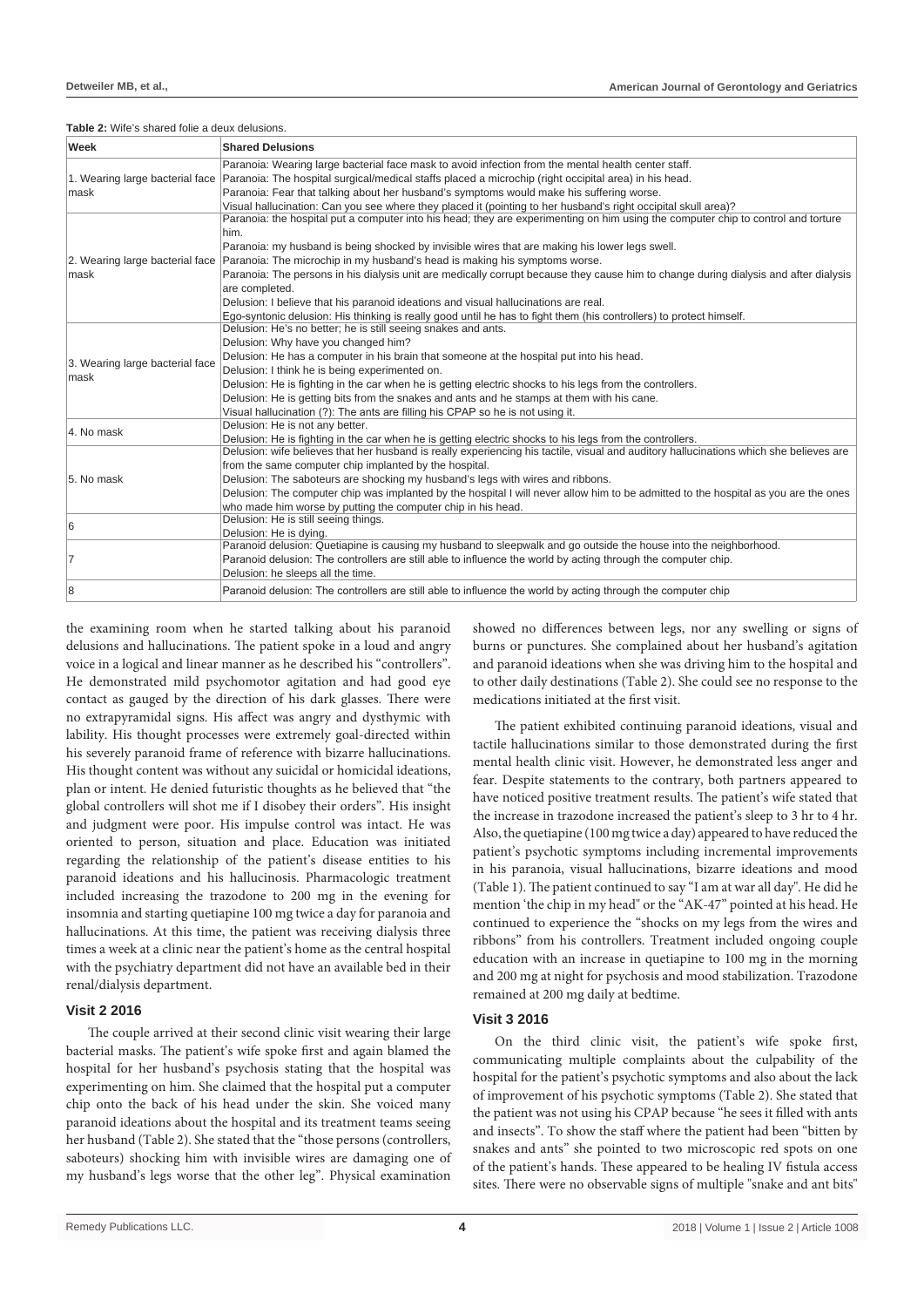on his legs or arms. In general, the patient's wife continued to believe all the patient's symptoms were reality and she continued to doubt her husband's interdisciplinary team's trustworthiness.

On examination, the patient was quiet, relatively relaxed and without psychomotor agitation. His visual hallucinations were less threatening to him (Table 1), with fewer bizarre hallucinations compared to his prior visit. His tactile complaints remained principally localized to areas affected by his diabetic neuropathy. The increase in quetiapine to 100 mg in the morning and 200 mg at night appeared to have reduced psychosis, agitation and paranoia. Similarly, the patient self-reported that the increased dose of trazodone to 200 mg had eliminated his insomnia. The patient's wife disagreed, although she slept in a different room. His hallucinations of snakes and ants biting him were replaced by visual hallucinations of rocks being put in his bed. His ongoing, but muted psychosis, was addressed with the addition of haloperidol 2 mg twice a day for visual hallucinations, paranoia and to reduce the sedation secondary to the additional increase of quetiapine to 200 mg every morning and 400 mg daily at bedtime for psychosis (Table 1).

# **Veteran's wife's visit to hospital director's office 2016**

Six days following the couple's third mental health visit, the patient's wife went directly to the Hospital Director's office. She voiced her mistrust of the hospital staff and asked that the hospital stop her husband's symptoms by "taking the computer chip out that you put in when you were experimenting on him". The Hospital Director, who had seen one or two previous cases of folie a deux when she had a clinical position earlier in her career, understood the situation and took the couple to the Emergency Department (ED) to have the patient admitted. However, the couple refused and left the ED before the patient had been thoroughly evaluated.

As noted earlier, due to a shortage of hospital dialysis beds, the patient had been receiving his weekly dialysis treatments at a private dialysis center relatively close to the couple's home. When a hospital dialysis bed became available, the hospital mandated that the patient receive his thrice weekly dialysis treatments at the hospital. The psychiatry team strongly advocated for the patient to continue to receive his dialysis at the local clinic as the patient's wife had expressed difficulty in transporting her husband anywhere more distant from their home due to the severity of his paranoia and hallucinosis while in the automobile. She feared that he may try to take control of the automobile or jump out while she was driving. The team petitioned the hospital directorship which agreed to continue to finance his care at the local dialysis clinic near the couple's house. No changes were made in the treatment plan. The couple was extremely grateful and this improved treatment team–patient rapport. Consequently, the couple stopped wearing their antiviral masks to the mental health clinic.

#### **Visit 4 2016**

On arrival for the fourth clinic visit, the patient appeared less paranoid and less angry; however, his hallucinations were less severe with ego-syntonic content (Table 1). The AK 47 assault rifles in the patient's visual hallucinations became "pop guns with corks coming out on strings". Moreover, he had very ego-syntonic hallucinations associated with a world different from that of his tormentors in which there were "angels singing in the sky and in my room". He also reported hallucinations "of dogs hanging over the bathtub facets. They get sucked down the drain and then come out again and are wet and upset". The patient's wife continued to voice her routine paranoid ideations (Table 2).

During the interview, the patient stated that he needed antibiotics as he had an open diabetic ulcer on his upper left arm. When examined, the diabetic ulcer was covered by a large band aide that his wife had applied. It was about 1.5 cm. in diameter and located on the left medial bicep. To continue to reduce the paranoia and hallucinations, the quetiapine was changed to 600 mg at night and the haloperidol was increased to 4 mg twice a day. A consult was placed to the dermal wound team for the patient's diabetic ulcer.

#### **Visit 5 2016**

On his fifth clinic visit, the patient was incrementally less paranoid and less tormented by hallucination symptoms. He did not mention any psychotic symptoms until his wife reminded him of what he had been describing to her during the previous weeks. The patient did present some new visual hallucinations. The paranoid visual hallucinations had less menacing tormentors, consisting of floating hooded heads without any bodies that were carrying knives and swords (Table 1). It is notable that the weaponry was less lethal (knives and swords) compared to the original hallucinations of persons holding AK 47s which were pointed at his head. Surprisingly, the patient remarked that he was able to refuse to obey the thought insertions from the saboteurs. He also expressed the belief that he could disagree with the demands of his controllers without being shot by the AK-47 or stabbed with the knives and swords if he refused to comply. Both the patient and his wife still believed that the hospital had placed a computer chip in the patient's head.

The patient's wife remained angry as she continued to perseverate on her delusion that the hospital had planted the computer chip in her husband's head (Table 2). She complained that this perceived action had resulted in months of agitation, paranoia, visual hallucinations and tactile hallucinations that had made her life so difficult. She repeated that she would never allow her husband to be admitted to the medical or psychiatric hospital services. Notwithstanding these paranoid delusions, the reduction in agitation, paranoia, visual and tactile hallucinations appeared to have significantly reduced the daily stress for both the patient and his wife. The treatment plan included continuing dermal wound care and quetiapine 600 mg at night with the haloperidol increased to 7.5 mg twice a day improved psychosis and hallucinosis resolution.

# **Visit 6 2017**

The de-escalation of psychotic symptoms continued to be apparent at this visit. The patient appeared markedly less agitated as he sat calmly in his wheelchair. The patient's new complaints were feelings of depression and the belief that he was unable to speak with his wife. He reported that he felt "yucky and bad" and that he had very poor energy. His main goal was to "be able to hear my wife talk". He denied any ongoing psychotic symptoms and bizarre ideations, stating, "They (visual and tactile hallucinations) are gone". Significantly, the patient no longer believed that controller saboteurs were managing his world and threatening humanity by means of a microchip implanted in his head by the hospital. However, he still resolutely believed that the computer chip was implanted in his head.

We asked the patient's wife, who was sitting behind the patient, to speak to him so that we could observe the phenomenon of him not hearing her. She spoke with a low voice, so we moved her to sit directly in front of the patient with about 2 feet between their respective heads. Again we asked them to converse. The patient's wife spoke very softly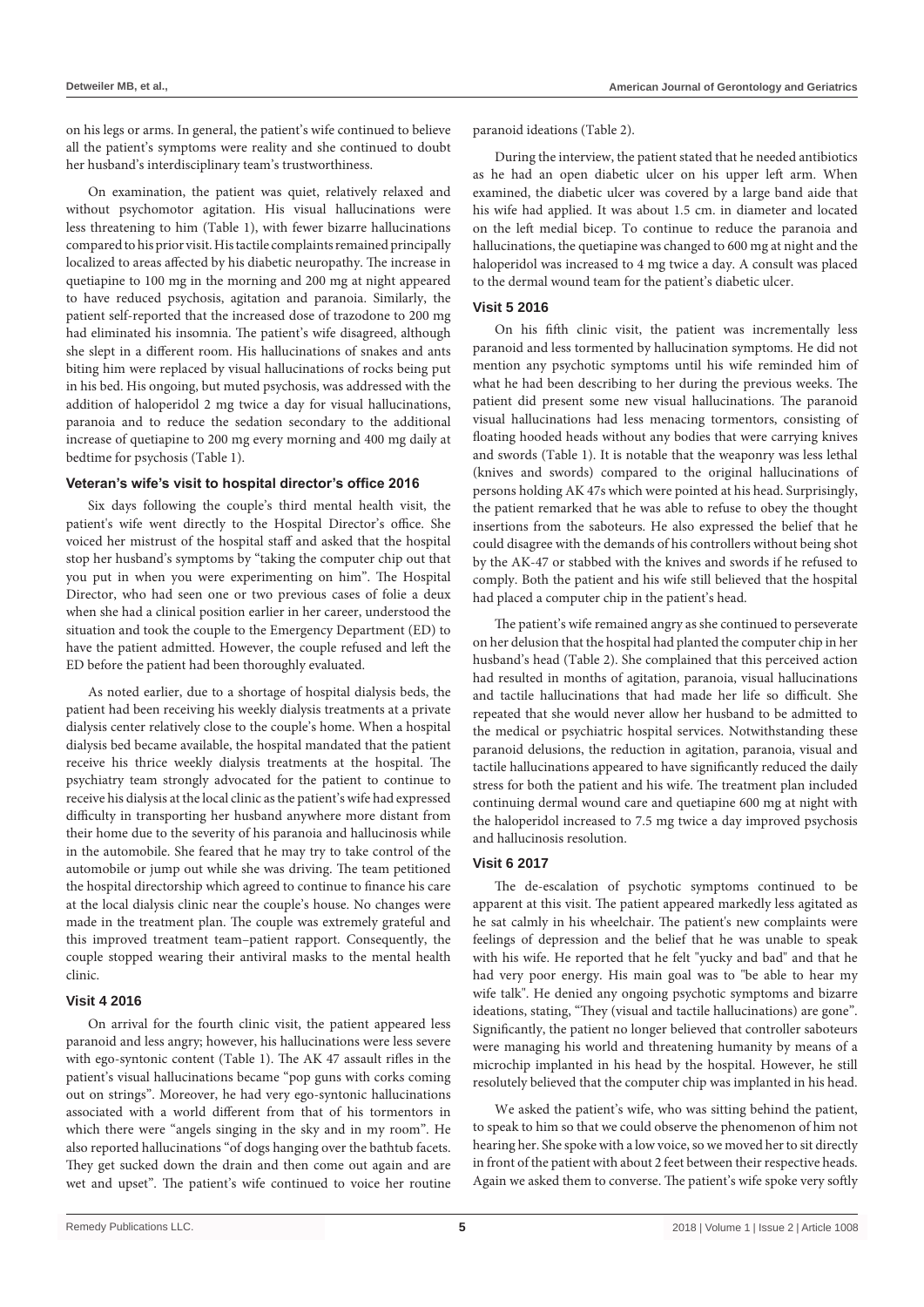again and the patient repeated "I can't hear her". When we asked the patient's wife to speak more loudly, the patient was very happy that he could hear her talk. This phenomenon appeared to be related to his wife's habit of speaking softly as she related during the first clinic visit in order to not "make him more upset". She had assumed that her voice was agitating her husband. He experienced her relative silence as having his hearing blocked by the controllers (Table 1).

The patient's wife noted that "he sleeps all the time". She stated that her husband's health was declining significantly as he was "eating and drinking less and sleeping more. He needs help with everything" (IADLs and ADLs)", claiming that she was aware that her husband is slowly dying. Also, she believed that he was still having visual hallucinations (Table 2). The patient denied this.

The visit was significant for the continuing reduction of his paranoia, visual hallucinations and tactile hallucinations. This appeared to be the direct result of the gradual titration of his antipsychotics and the effort of his wife to have him follow the treatment plan. Quetiapine 600 mg at night and haloperidol to 7.5 mg twice a day were continued. Pharmacological treatment was directed towards the patient's depression with bupropion 100 mg SA started in the morning (Table 1). Dermal wound care was discontinued as the upper left arm diabetic ulcer had healed.

# **Visit 7 2017**

During this visit the patient appeared more serene than he has been in previous clinic visits. His delusions were minimal compared to those described during the past 6 visits. The principal complaint was "I'm not able to sleep, can you give something to help me sleep?" While the bupropion 100 mg SA seemed to improve his mood, it appeared to have worsened residual anxiety and may have led to his sleep walking [6]. The patient's wife reported that the patient had been wandering from the house at night. She stated that the police found him outside on the street one night and they brought him back to their house. The patient's ego dystonic delusions regarding the computer chip, the controllers manipulating his eyes and stinging his legs in addition to human like- persons in his bed at night persisted (Table 1). It is significant that his most recent visual hallucinations included only entities with human characteristics that were annoying, but not inflicting pain on him or threatening him with weapons.

The patient's insight improved with the reduction of his psychosis. He asked "Why are my eyes so bad?" When the psychiatry team asked for his opinion about this question he replied "because of my sugar (blood glucose level)". For the first time, the patient expressed gratitude towards his wife stating that he loved her, and he thanked her for helping with all his independent and dependent activities of daily living. Despite the patient's improving psychosis and increasing insight, both he and his wife continued to insist that that the hospital was responsible for the computer chip in the patient's head as part of an experimental program.

Several treatment changes were made given the heightened risk of patient's death from sleep walking or elopement given the limitations of the couple's age and severe folie a deux. Although, the quetiapine had been at a constant dose of 600 mg at night for months without somnambulism, several case reports suggested that quetiapine may contribute to the sleep walking [7,8]. As sleep walking with concurrent psychosis is similar to the elopement of dementia patients, with the risks of patient death [9,10], the need to stop the sleepwalking was considered urgent. Therefore, the bupropion was replaced with a low

dose sertraline titration of 25 mg in the morning for 10 days and then increased to 50 mg for anxiety and depression. The quetiapine 600 mg was stopped and replaced by olanzapine 10 mg twice a day for paranoia and hallucinosis.

# **Visit 8 2018**

In general the psychiatric medications (haloperidol 7.5 twice a day, olanzapine 10 mg twice a day, sertraline 50 mg every morning) had successfully stabilized the patient's paranoia, visual hallucinations, tactile hallucinations, insomnia and depression. His affect was characterized as euthymic, and he denied anxiety and insomnia. His wife had no complaints and stated that her husband was doing "very well". However, the folie a deux paranoid delusion that the hospital had put a computer chip in the patient's head so that world saboteur controllers could torture the patient and have him involved in a worldwide conspiracy to take over the world remained. Despite this, the couple appeared to believe that the chip may no longer be active. The patient continued to have some ego-syntonic delusions, nonparanoid visual hallucinations and tactile hallucinations (Table 1). The treatment plan from visit 7 was continued without alteration at the end of visit 8. It is to be noted that there was continual education of the couple throughout all their visits regarding the association of diabetes mellitus, vascular dementia and end-stage renal disease with the symptoms that the patient had been suffering from for years.

At this point in the treatment program, the patient's sensorium had improved to the point that he understood that his diabetes was involved in some of his symptoms such as his blindness, peripheral neuropathy and end stage kidney disease. By modulating his severe paranoid ideations, depression, visual and tactile hallucinations, he became calmer and he did not have the severe paranoid fear of his tormentors during all his waking hours. However, he admitted that "the controllers sometimes give me shocks on my feet and lower legs at different times during the day even when my socks and shoes are on". Despite this, he was not afraid of being shot by one of the controllers carrying an AK-47 and he did not think that snakes and insects were biting him. He retained the paranoid delusion that the hospital staff had placed a computer chip in his head. However, he believed that he now had control over the controller's commands and that he could use the chip to see and track all the people in his environment. His visual hallucinations of humans had become benign and were not interfering in his daily life. His diabetic retinopathy and blindness had been positively transformed into ego-syntonic delusions as he imagined having "the little boxes that the doctors cannot see in my eyes. The boxes have screens that allow me to see everything that I need to see and nobody can see them except me". Once the patient's paranoid delusions, hallucinosis and depression markedly decreased, the patient's neurocognitive symptoms and executive function improved, exceeding the treatment team's original prognostic outcome.

# **Discussion**

Folie a deux is a relatively infrequent clinical phenomenon usually associated with purely psychiatric syndromes [11]. An unusual aspect of this case is that the folie a deux evolved from the sequela of diabetes mellitus including vascular dementia and end stage diabetes mellitus sequalae. This case involves a well-educated engineer/minister, diabetic patient whose symptoms culminated in a downward cascade of cognitive and functional disabilities with progressive anxiety and depression. These factors rendered him unable to read and remember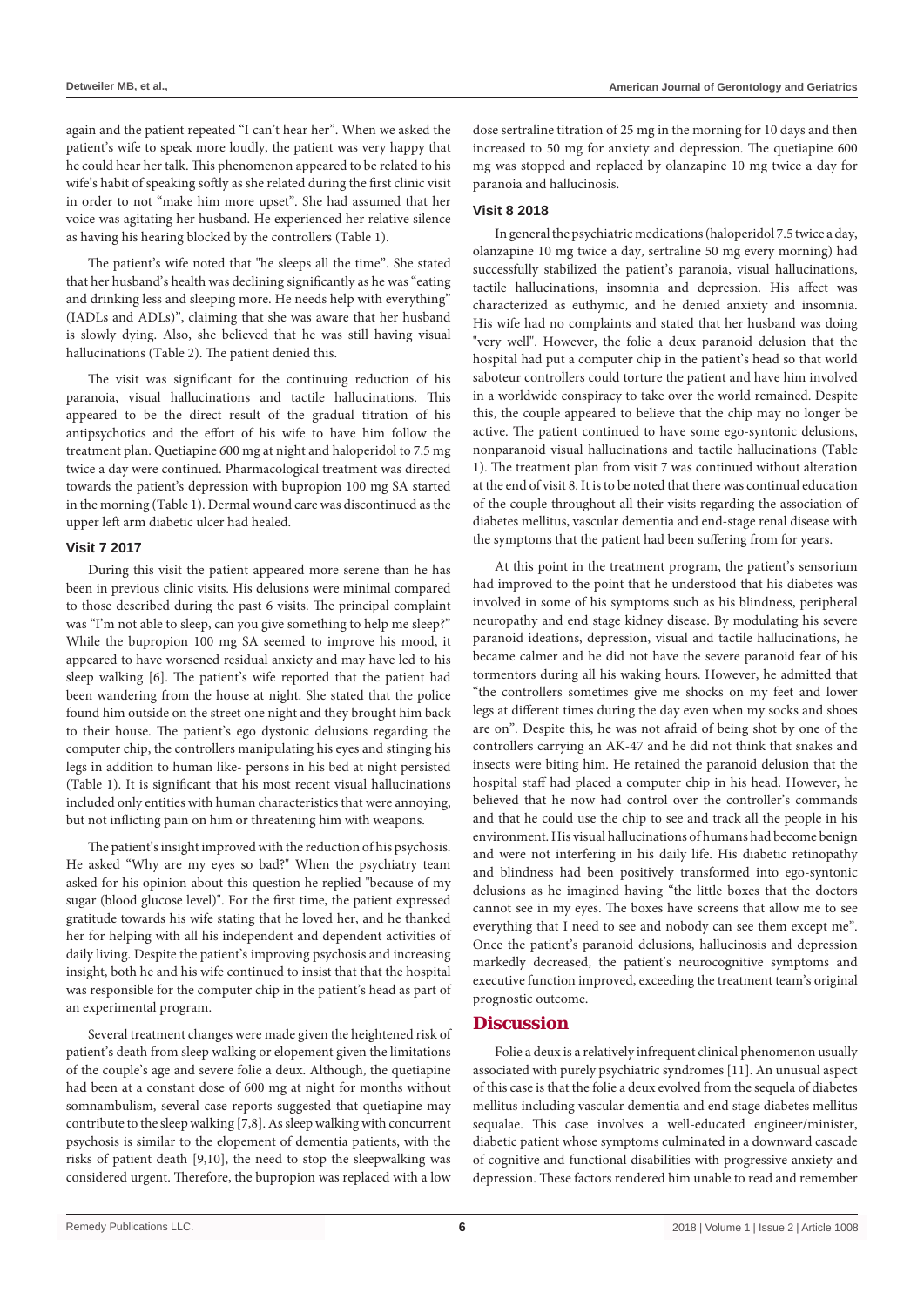his church sermons, forcing his retirement. The patient's wife, who had been his primary domestic and emotional support, gradually became his only caregiver.

In folie a deux cases, the passive partner must incorporate the dominant partner's paranoid delusions in order to not rupture the emotional and often financial attachments [11]. Some psychodynamic theories propose that the passive partner has an ambivalent lovehate relationship with the dominant partner. In this case, sharing the same paranoid delusions of her husband was considered to be an unconscious attempt by the patient's wife to identify with his delusional and paranoid ideations [12]. The fundamental shared paranoid delusion that bonded the couple together was that the hospital's medical/surgical team had placed a computer chip in the husband's head, thereby inserting him into a plot orchestrated by saboteurs to take over the world. Consequently, the couple was more reluctant to obtain medical care in a timely manner due to fear of the medical system that they perceived as having created their fear-provoking altered reality. As a result, the patient's renal disease, diabetic retinopathy, diabetic peripheral neuropathy and vascular dementia progressed more rapidly than would be expected, resulting in his legal blindness, loss of ambulation and self-care. A measure of the folie a deux paranoia regarding the hospital and staff was that patient and his wife both initially wore ultra-large full face masks, which revealed only their eyes, when they attended hospital appointments.

The patient's cognition and function decline into his delusional world can in large part be attributed to factors associated with the sequela of his diabetes mellitus. The patient was clinically diagnosed with vascular dementia in 2006, approximately 10 years before he arrived in our mental health clinic. He had been receiving hemodialysis for over 20 years prior to his first appointment with our mental health team. When he entered our clinic in 2016 he was severely psychotic with minimal to no contact with his environment. He lacked decisional capacity and he was totally dependent upon his wife. It is reported that dialysis imposes a heavy biopsychosocial burden on patients older than 55 years of age. The risk of dementia for patients undergoing peritoneal dialysis is lower than for persons undergoing hemodialysis [13]. A prospective study of elderly adults (>60 years old) with advanced chronic kidney disease that transitioned to dialysis found a loss of executive function with no change in other aspects of cognition [14]. However, as many as 70 percent of dialysis patients do experience moderate to severe cognitive deficits including dementia, resulting from repetitive episodes of acute cerebral ischemia [15].

In this case, the visual hallucinations were first recorded in 2014 during hospitalization for an infection of the patient's hemodialysis fistula in addition to renal mass and bilateral pulmonary emboli. When the patient first entered our mental health clinic in 2016, he had florid visual hallucinations. He was in a wheelchair in part due to his legal blindness from diabetic retinopathy and compromised lower leg strength secondary to peripheral neuropathy. The visual hallucinations were exacerbated by his failing eyesight. Acute cerebral ischemia, a common dialysis symptom, is associated with cortical lesions in the occipital and temporoparietal lobes that may precipitate visual hallucinations [16]. It is estimated that approximately 80 percent of patients with dementia develop visual hallucinations during the course of the illness [17]. Early reports associated visual hallucinations among dialysis patients with use of erythropoietin. The severity of the visual hallucinations was directly related to the erythropoietin dose. As the patient in this case started receiving erythropoietin in 2009 and ended in 2014, erythropoietin can be reasonably be eliminated as a contributing factor for his hallucinosis. Risk factors for visual hallucinations also include age and level of pathology [18]. In this case the visual hallucinations may have been attributed to the ongoing vascular dementia associated with diabetes mellitus and/or cortical lesions associated with dialysis [16,17].

The patient's diabetic retinopathy is considered to be central factor associated with his paranoid ideations and severe hallucinosis. Diabetic retinopathy is more common in chronic kidney disease stages 3 to 5 compared to stages 1 to 2. Renal failure and end-stage renal disease are independent risk factors for microvascular retinopathy, diabetic retinopathy, and diabetic retinopathy [19]. Given the severity of the diabetic retinopathy, the patient was able to see only vague outlines of objects in his line of sight. His vascular dementia and diabetic retinopathy influenced his interpretation of what he was seeing and feeling. As the antipsychotics and antidepressant medications reduced the patient's bizarre paranoid ideations in addition to his visual, tactile and auditory hallucinations his wife's paranoid delusions also became more rationale.

The primary treatments for folie a deux include separation of the couple, antipsychotics, individual and group psychotherapy and family therapy [11]. Separation of the couple was ruled out in this case as the patient's wife was the single caregiver responsible for all the patient's IADLs and ADLs. During all of the mental health clinic visits, her husband had excellent hygiene as he wore a dress shirt, tie, neatly pressed slacks and dress shoes. In addition, she transported him from their home to his entire dialysis clinic and his hospital appointments. The patient's wife's capacity to take her husband to the hospital, despite his severe psychosis and their folie a deux that the hospital staff had implanted a computer chip in her husband's head, demonstrated a parallel, less delusional reality needed to navigate her external environment in the effort to try to help her husband. This altered reality was suspected to be part of her ability to faithfully follow the psychiatry team's treatment plan.

The psychiatry treatment team initiated couples therapy at the first mental health clinical visit. The team spent over 30 minutes during each mental health clinic visit educating the couple about the effects of diabetes mellitus on diabetic retinopathy, peripheral neuropathy, central nervous system neuropathology, end stage kidney disease and diabetic ulcers. However, at the first visit, the patient was too psychotic to benefit as his consciousness was dominated by his reactions to the complex hallucinations and paranoid ideations. It was unclear how much his wife was able to understand during the initial educational sessions. With the continuing titration of antipsychotics and antidepressants, the patient's visual, auditory and tactile hallucinations gradually receded to a point where they were no longer threatening to him. By the eighth visit, although the folie a deux was still ongoing, the couple's quality of life had greatly improved. The patient was able to understand that some of his symptoms were related to his "sugar" (diabetes mellitus hyperglycemia) and he could sleep without fear. However, the treatment did not change the couple's folie a deux paranoid delusions about the inpatient medical/surgical staff. The patient and his wife continued to believe their shared folie a deux paranoid delusions that the hospital staff had implanted a computer chip in the occipital area of the patient's skull.

The team had ongoing telephone checks with the patient's wife and it also welcomed her telephone questions about his care. This